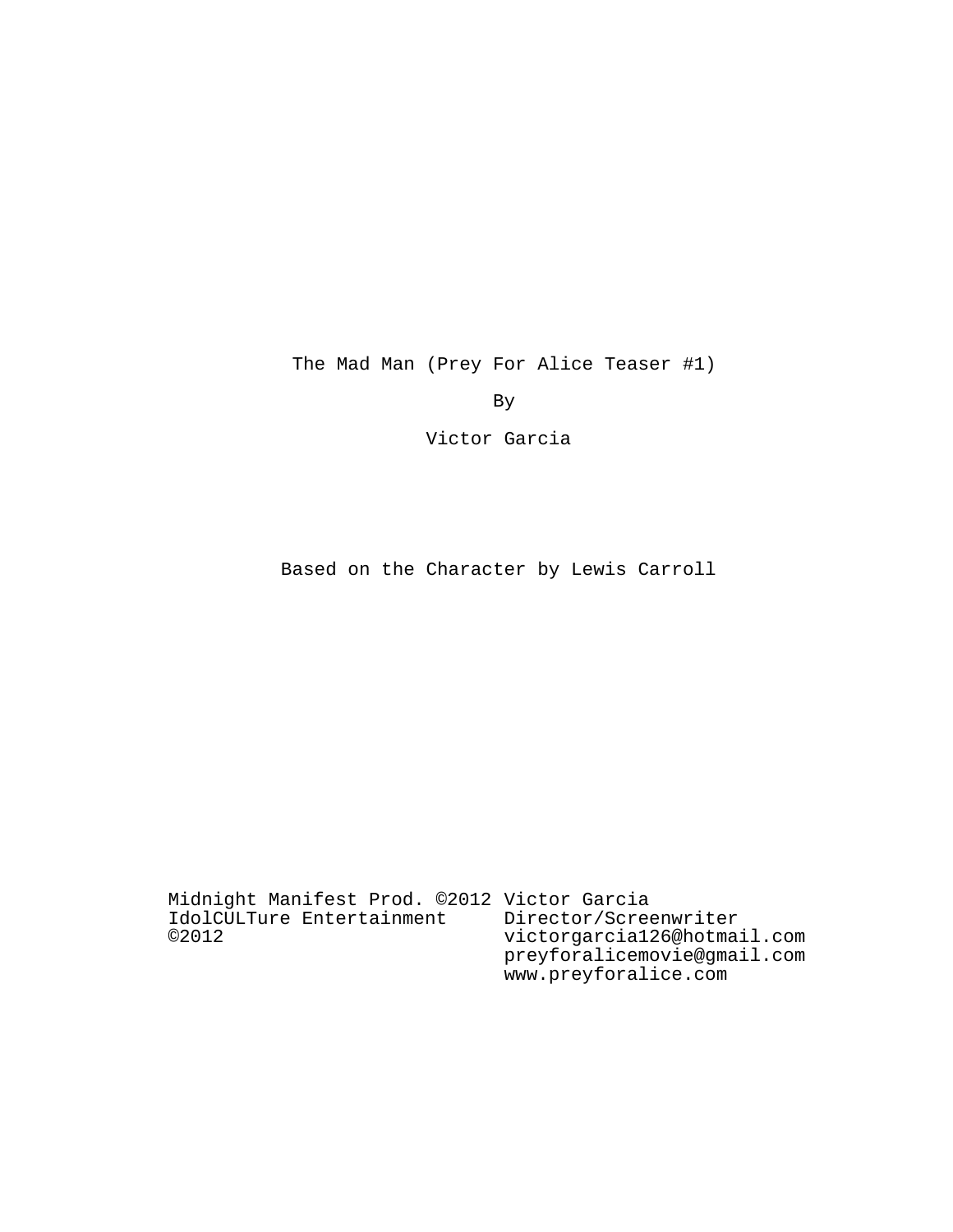## THE MAD MAN

## INT. DARK ROOM-NIGHT

A Mad Man sits quietly in his chair thinking to himself behind a giant table and tea set. The room is dark with very little light, too dark to see anything except the brim of the Mad Mans hat and outline of his shoulders as he stirs his tea. The Mad Man ponders over some very interesting news, Alice has left the Red Kingdom.

Many different objects are shown A clock, the tea set, a couple of rotten plates of food with worms over them and a letter from the Red Kingdom to the Mad Man alerting him of Alice's escape.

The Mad Man slowly moves his hand from the letter to his tea cup and begins to stir.

> THE MAD MAN (V.O) Alice has escaped the red kingdom, now this **is** exciting news. What perfect timing too I was just beginning to get bored.

The Mad Man sits slanted in his chair consistently stirring his tea without falter. Dust fills the air.

> THE MAD MAN (V.O) The old hag of a queen wants me to capture Alice and return her to the castle. How unfortunate for her because when I do capture Alice I'll make sure she never leaves my tea party, I want to keep her all to myself. Ha Ha Ha HA-

The Mad Man can feel the thrill of the hunt surging up his spine but you wouldn't know it by looking at him. The Mad Man sits there stirring his tea so perfectly still that he looks like a wind up doll repeating the same movements for all eternity

> THE MAD MAN (V.O) Uh-oh I just realized that the queen has kept me out here so long that I've never actually met Alice in person, I don't even know what she looks like, oh this does propose a problem. I guess I could go outside and look for her but the world is so cruel and full of men that have gone mad.